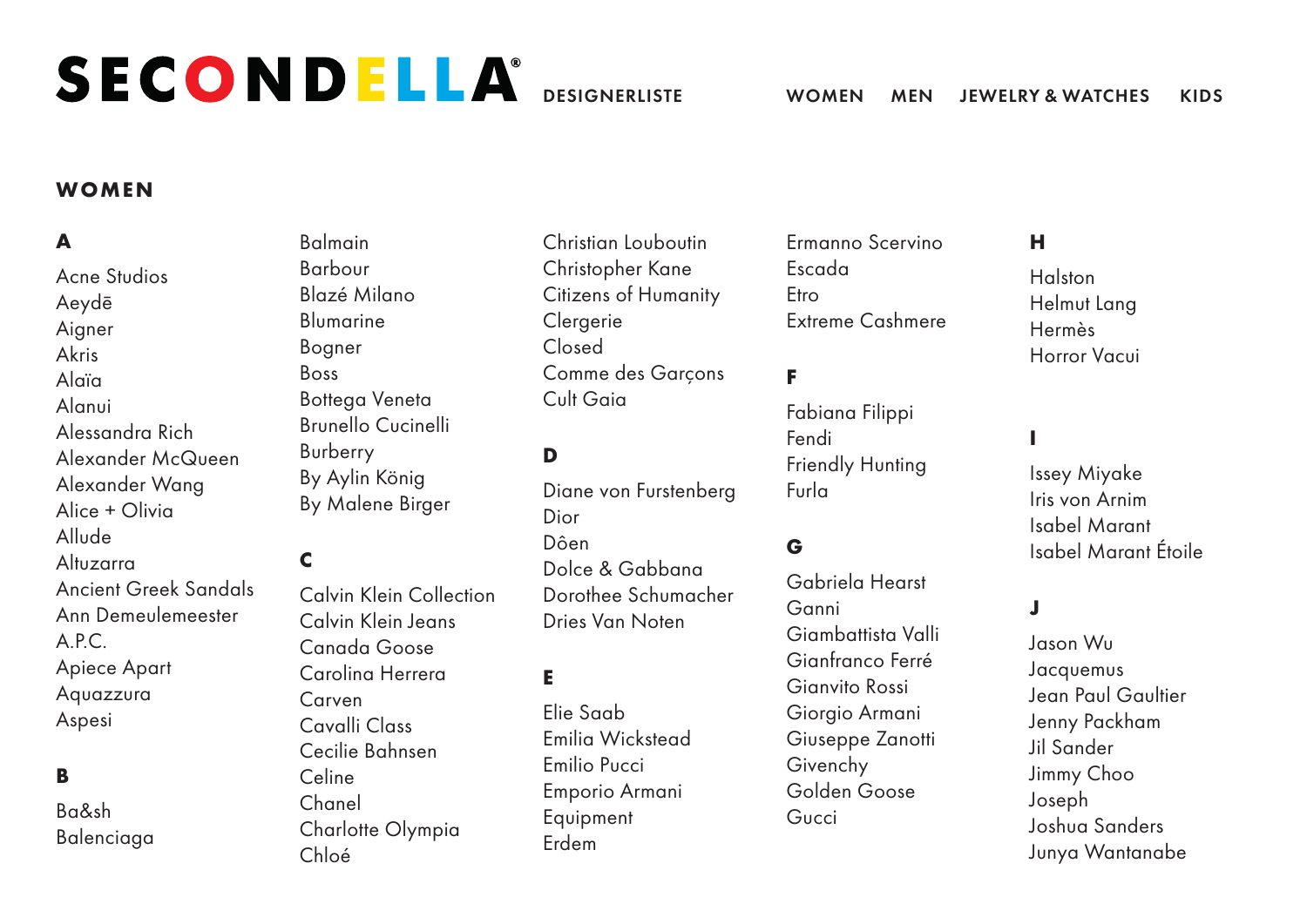JW Anderson

# **K**

Kate Spade Kennel & Schmenger Kenzo Khaite

# **L**

La DoubleJ Lacoste LaLa Berlin Lanvin Loeffler Randall Loewe Loro Piana Louis Vuitton

#### **M**

Maison Margiela Maison Michel Maje Malo Mansur Gavriel Mara Hoffman Marc Jacobs Marni Mary Katrantzou

Max Mara MCM Missoni Miu Miu MM6 Maison Margiela Molly Goddard Moncler Monique Lhuillier Moschino Mother MSGM **Mulberry** 

## **N**

Nanushka Nili Lotan

# **O**

Odeeh Off White Olimpia Le-Tan Oliver Peoples Omen Oscar de la Renta

#### **P**

Paul & Joe Philosophy di Lorenzo Serafini

Piazza Sempione Pierre Hardy Pinko Polo Ralph Lauren Prada Proenza Schouler

# **R**

R13 Ralph Lauren Raquel Allegra Rag & Bone Ray-Ban REDValentino Reformation Repetto Rick Owens Roberto Cavalli Roger Vivier Roksanda Roland Mouret Rosie Assoulin Rupert Sanderson

## **S**

Sacai Saint Laurent Salvatore Ferragamo Sandro See by Chloé Simone Rocha Sleeper 'S Max Mara **Staud** Stella McCartney Stine Goya Stuart Weitzman

# **T**

Tabitha Simmons Talbot Runhof The Elder Statesmen Theory The Row The Vampire's Wife Tibi Tod's Tory Burch

# **U**

UGG Australia Ulla Johnson Unützer

#### **V**

Valentino Velvet

Veronica Beard Versace Victoria Beckham Vince

## **W**

Windsor Wolford Woolrich

# **Y**

Y-3 Yohii Yamamoto Yves Saint Laurent

#### **Z**

Zimmermann

#### **0-9**

&Daughter 0039 Italy 3.1 Phillip Lim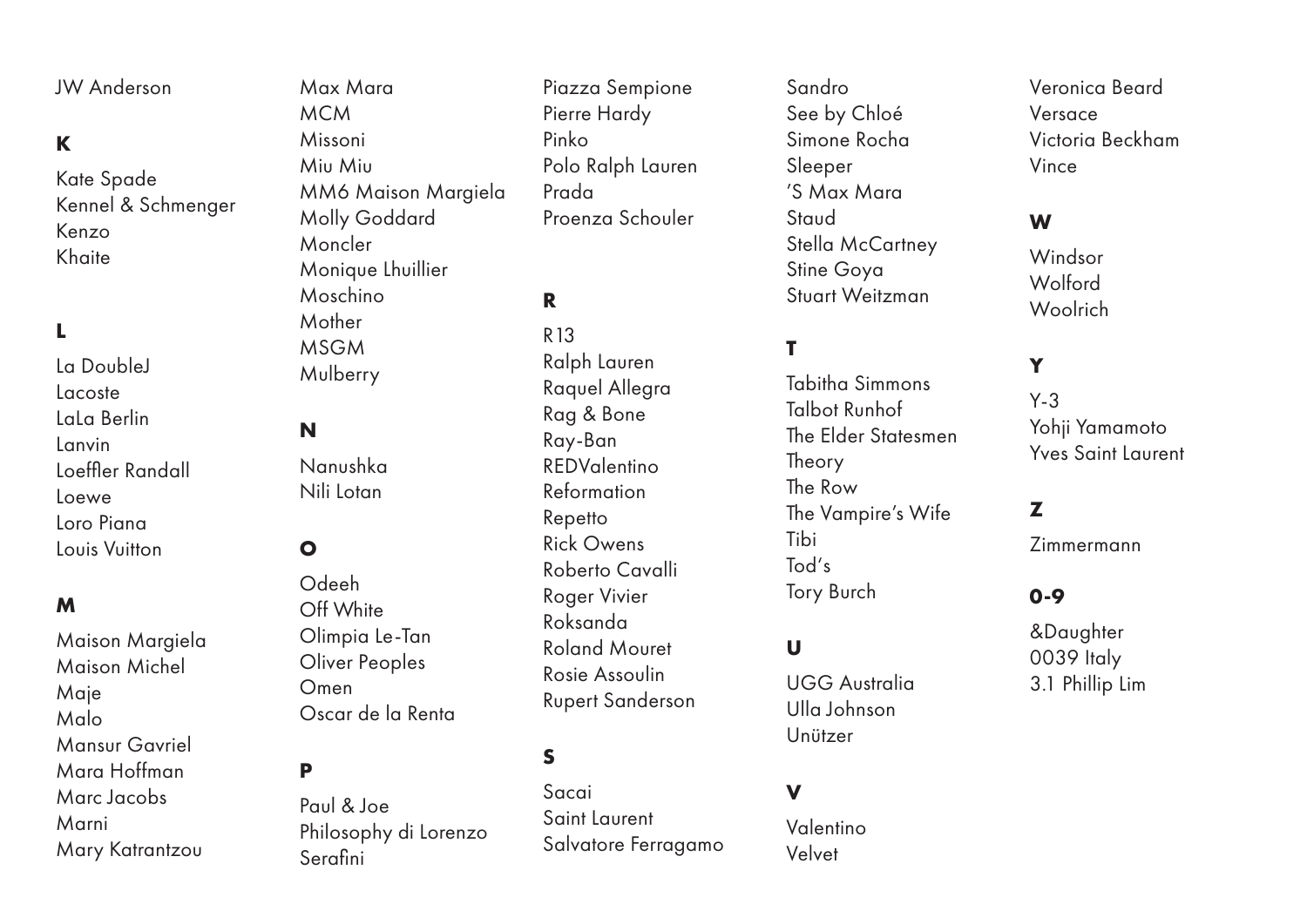## <span id="page-2-0"></span>**MEN**

# **A**

Acne Studios Aida Barni Alanui Alexander McQueen Allude Amiri A.P.C. Aspesi

# **B**

Balenciaga Balmain Barbour Belstaff Berluti Bode Boglioli Bogner Borrelli Boss Bottega Veneta Brioni Brunello Cucinelli Burberry

# **C**

Calvin Klein Canada Goose Celine Homme Christian Louboutin Citizens of Humanity Clarks Closed Comme des Garçons

# **D**

Dior Homme Dolce & Gabbana Dunhill Drakes Dries van Noten DSQUARED **Duvetica** 

# **E**

Emporio Armani Erdem Ermenegildo Zegna Etro

# **F**

Fay

Fendi Finamore Fratelli Rossetti Fred Perry

# **G**

Gabriela Hearst Gianvito Rossi Men Giorgio Armani Givenchy Golden Goose Gucci

#### **H**

Hackett London Hermès Herno Hogan

**I**

Iris von Arnim Uomo Isabel Marant Issey Miyake

# **J**

Jacquemus

James Perse Jil Sander Junya Wantanabe Just Cavalli JW Anderson

# **K**

Karl Lagerfeld Kenzo Kiton

## **L**

Lanvin Loewe Loro Piana Louis Vuitton Ludwig Reiter

# **M**

Maison Kitsuné Maison Margiela Malo Manolo Blahnik Margaret Howell Marni Missoni Moncler

Moschino MSGM Mulberry

# **N**

Nanushka

#### **O**

Officine Creative Off White Oliver Peoples

# **P**

Parajumpers Patagonia Paul Smith **Peuterey** Polo Ralph Lauren Prada

#### **R**

Raf Simons Rag & Bone Ralph Lauren Ray-Ban Red Wing Shoes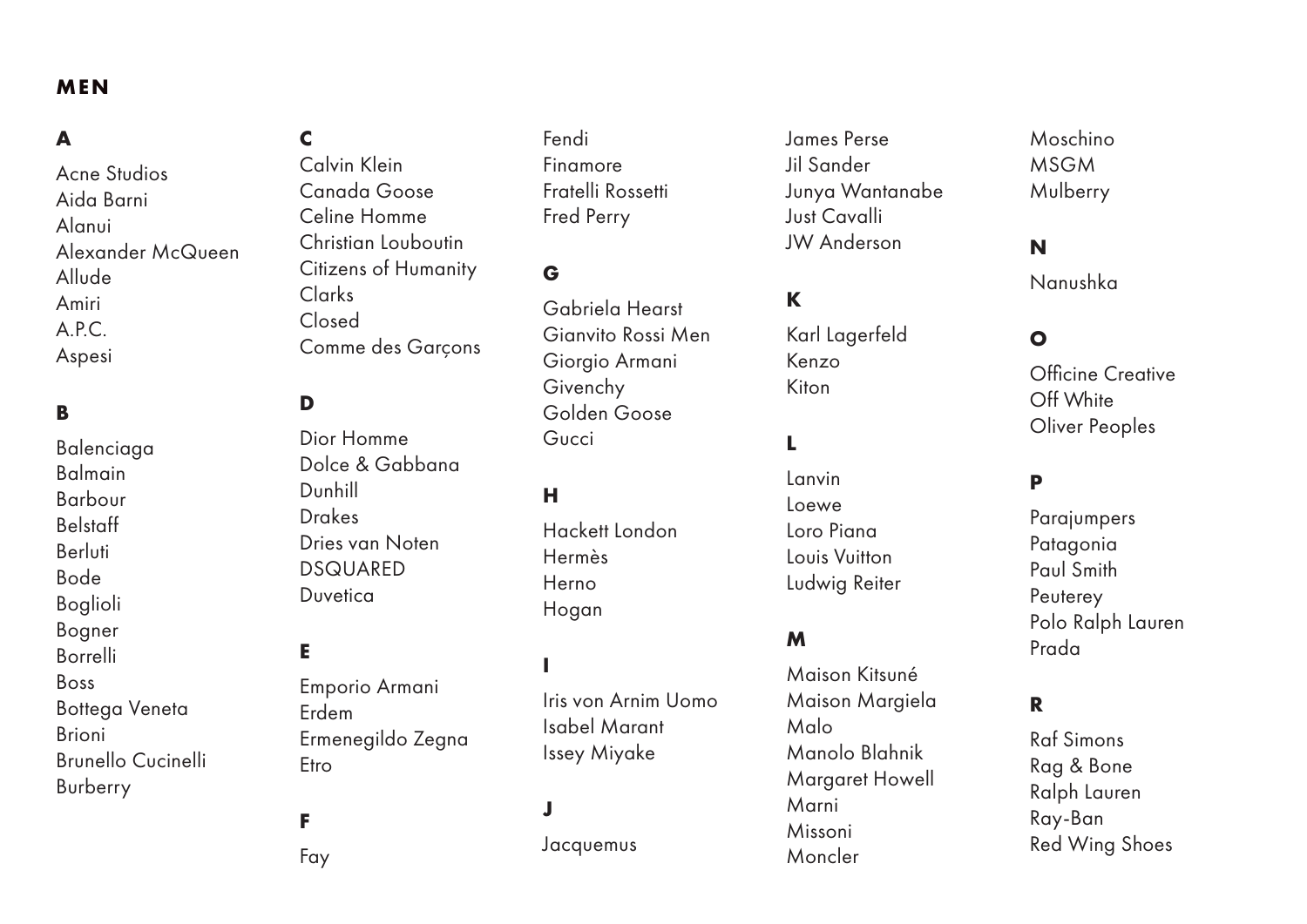Rick Owens Roberto Cavalli

# **S**

# Sacai Saint Laurent Salvatore Ferragamo Sandro Santoni Smythson Stone Island

# **T**

Tagliatore The Elder Statesmen The North Face Theory The Row Thom Browne Tod´s Tom Ford

# **U**

UGG Australia Undercover

# **V**

Valentino

Van Laack Versace **Vetements** 

#### **W**

Windsor Woolrich **Y** Y-3

**Z**

Z Zegna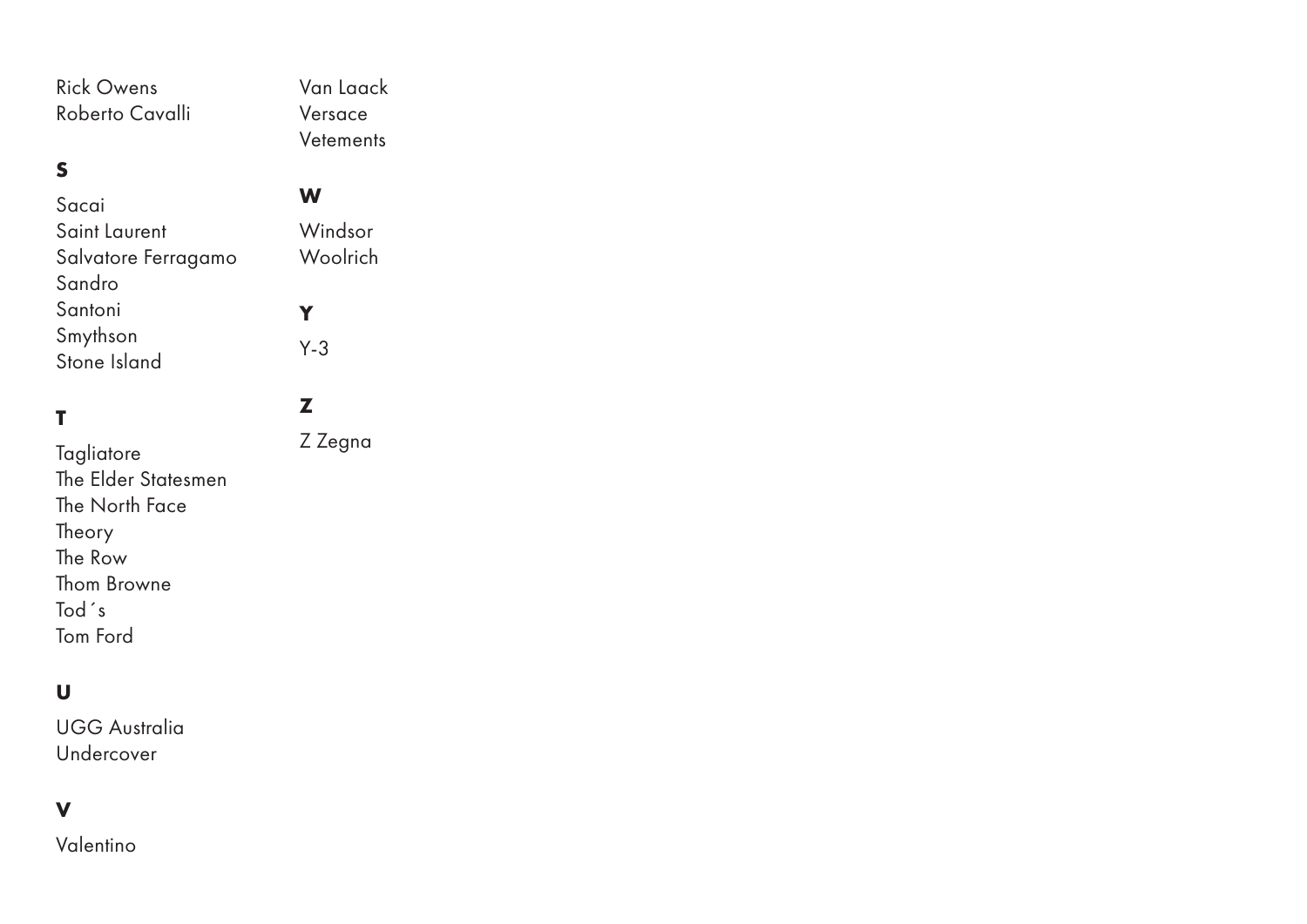# <span id="page-4-0"></span>**JEWELRY & WATCHES**

# **A**

A. Lange & Söhne Anita Ko Audemars Piguet

# **B**

Baume & Mercier Boucheron **Breitling** Bron Bulgari

# **C**

Cada Carolina Bucci Cartier Charles Oudin Chaumet Chopard

#### **D**

David Yurman Delfina Delettrez Dodo

# **F**

Fope Fortis Fred Leighton

## **G**

Georg Jensen Girard-Perregaux Glashütte Original

#### **H**

**Hamilton** Hublot

#### **I**

Ina Beissner Irene Neuwirth IWC Schaffhausen

# **J**

Jaeger-LeCoultre

# **L** Longines

Nina Kastens Nomos Glashütte

## **O**

**N**

Ole Lynggaard Copenhagen Omega

# **P**

Panerai Parmigiani Patek Philippe Piaget Pomellato

#### **R**

Repossi Rolex

# **S**

Seiko Soennichsen Sophie Bille Brahe Sydney Evan

# **T**

TAG Heuer Tamara Comolli Tiffany & Co Tissot Tudor

# **V**

Vacheron Constantin Van Cleef & Arpels

#### **W**

Wald Berlin Wempe

## **Y**

Yvonne Léon

### **Z**

Zenith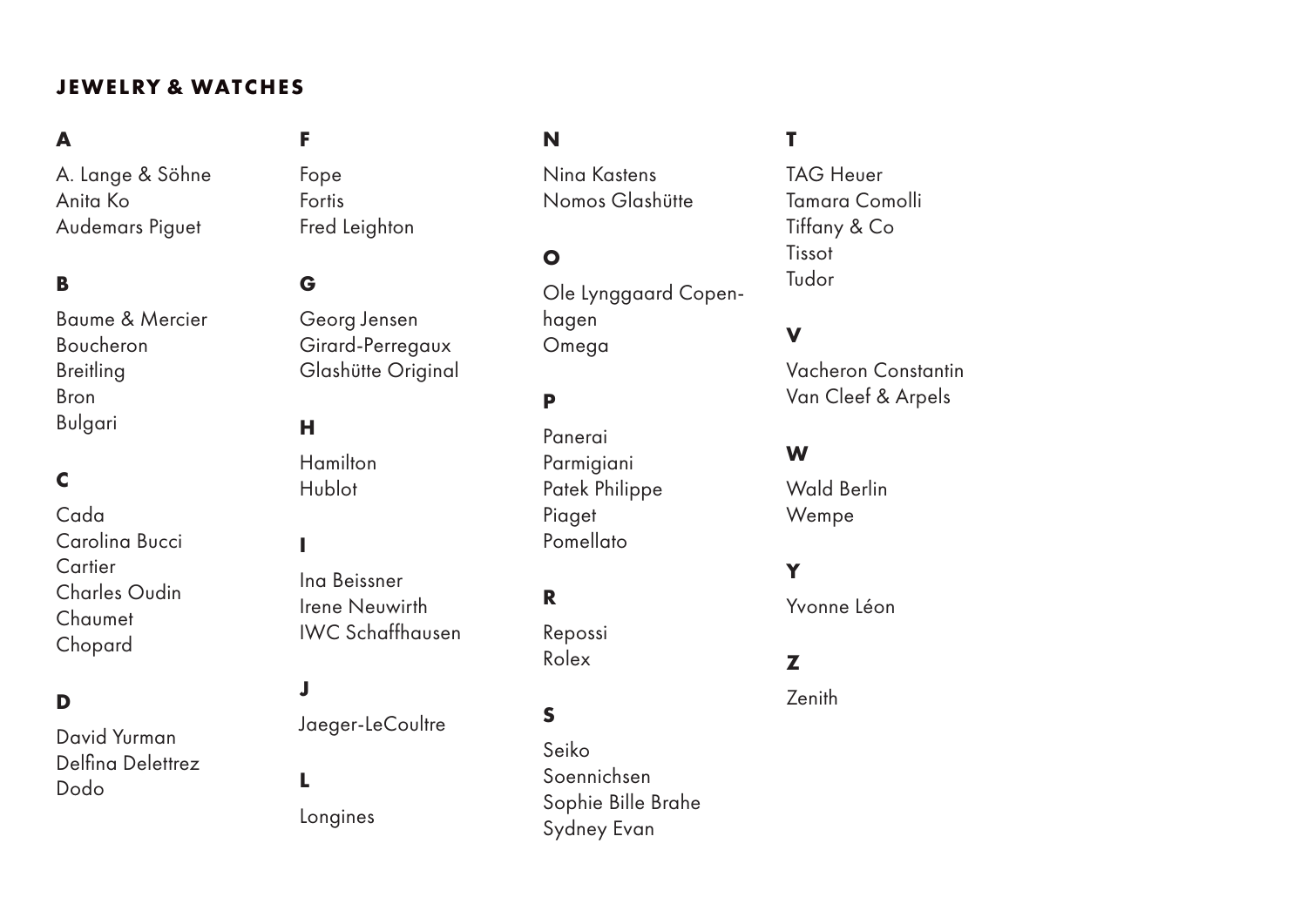# <span id="page-5-0"></span>**KIDS**

# A

Acne Studios Kids Alanui Kids American Outfitters Alexander McQueen Kids

# B

Baby Dior Balenciaga Kids Balmain Kids Bellerose Bobo Choses Bogner Kids Bonpoint Brunello Cucinelli Kids Burberry Kids Billieblush

# C

Canada Goose Kids Caramel Chloé Kids Comme des Garçons Play Kids Calvin Klein

# D

Dal Lago Diesel Kids Dolce&Gabbana Kids Dsquared2 Junior Duvetica Delicate Love

## E

Emile et Rose Ermanno Scervino Junior Emporio Armani Kids

#### F

Fendi Kids Finger in the Nose

#### G

Gallucci Givenchy Kids Golden Goose Kids Gucci Kids

#### H

Hackett London Hogan Junior

# Herno Kids

I Il Gufo Imps & Elfs

J

Jacadi

K Kenzo Kids

#### L

Lacoste for Kids Levi´s Lili Gaufrette Liu Jo Kids Loro Piana Kids Louise Misha Les Coyotes de Paris

## M

Marc Jacobs Kids Marni Kids MimiSol Mini Rodini

MM6 Maison Margiela Kids Miss Blumarine Molo Monnalisa Moncler Enfant Moschino Kids Morley MSGM

# N

Napapijri Nike North Sails

#### O

Off-White Kids

### P

Paul Smith Kids Petit Bateau Petit Nord Polo Ralph Lauren Kids Poupette St Barth Kids Pretty Ballerinas Kids

R

Roberto Cavalli Junior

# S

Scotch & Soda Kids Self-Portrait Kids Stella McCartney Kids Stone Island Junior

# T

Tartine et Chocolat The Row Kids Tod´s Junior Twin-Set The Animal Observatory Tommy Hilfiger

## U

UGG Australia

# V

Versace Kids Victoria Beckham Kids Vilebrequin Kids